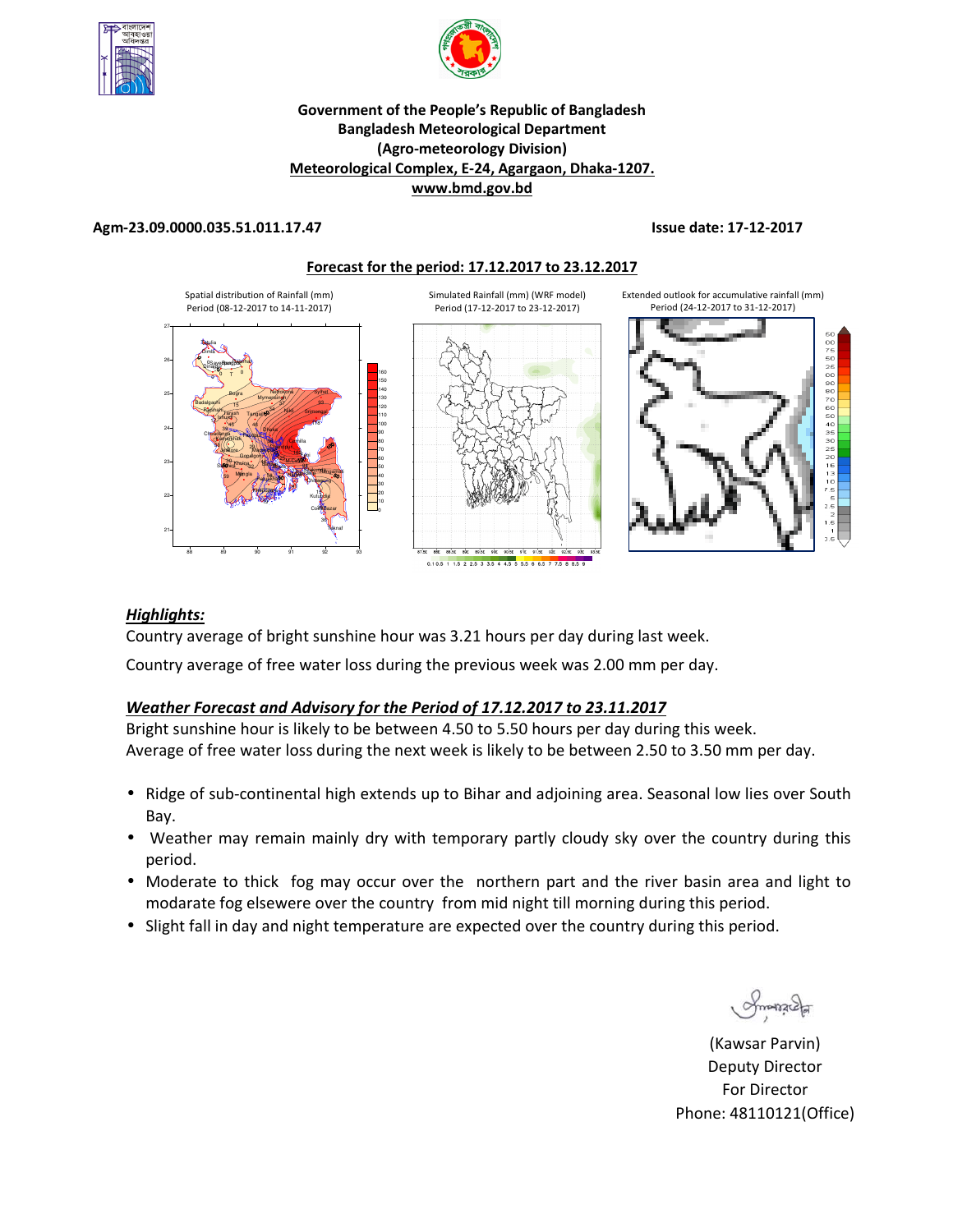#### *Short Weather description Period: 08.12.2017 to 14.12.2017*

## *Maximum And Minimum Temperature (Range and Extreme)*

| <b>Divisions</b> | Maximum<br>temperature<br>range in <sup>o</sup> C |        |                                  |    | Highest maximum<br>temperature in <sup>o</sup> C |      |                | Minimum<br>temperature<br>Range in <sup>o</sup> C | Lowest minimum<br>temperature in $^{\circ}$ C |                   |                |                          |
|------------------|---------------------------------------------------|--------|----------------------------------|----|--------------------------------------------------|------|----------------|---------------------------------------------------|-----------------------------------------------|-------------------|----------------|--------------------------|
| <b>Dhaka</b>     | 22.2                                              |        | $-29.4$                          | °c | Dhaka& Faridpur                                  | 29.4 | $^{\circ}$ c   | 16.0                                              |                                               | $21.5 \text{ °C}$ | tangail        | °⊂<br>16.0               |
| Mymensingh 22.7  |                                                   |        | $-29.2\text{ }^{\circ}$ C        |    | Mymensingh                                       | 29.2 | $^{\circ}$ c   | 17.0                                              |                                               | 20.9 $^{\circ}$ C | Netrokona      | $^{\circ}$ c<br>17.0     |
| Chittagong       | 23.2                                              |        | $-20.8\degree$ C                 |    | Teknaf                                           | 20.8 | °c             | 16.0                                              | $\overline{\phantom{0}}$                      | $24.0\degree$ C   | Rangamati      | 16.0 $\sqrt[\bullet]{C}$ |
| Sylhet           | 22.0                                              |        | $-28.6\text{ }^{\circ}\text{C}$  |    | Sylhet                                           | 28.6 | °c             | 14.8                                              | $\overline{\phantom{a}}$                      | 21.2 $^{\circ}$ C | Srimongal      | 14.8 $\overline{C}$      |
| Rajshahi         | 22.0                                              | $\sim$ | $\overline{29.5}$ <sup>o</sup> C |    | Bogra                                            | 29.5 | $^0$ C         | 14.4                                              |                                               | $21.5\text{ °C}$  | Badalgachhi    | 14.4 $^{\circ}$ C        |
| Rangpur          | 24.5                                              |        | $-29.7 °C$                       |    | Dinajpur                                         | 29.7 | $^{\circ}$ c   | 12.2                                              |                                               | $19.2 \text{ °C}$ | Tetulia        | $12.2 \text{ °C}$        |
| Khulna           | 21.5                                              |        | $-30.2 \frac{10}{C}$             |    | <b>Jessore</b>                                   | 30.2 | $^{\circ}$ c   | 14.0                                              |                                               | 21.5 $\degree$ C  | <b>Jrssore</b> | 14.0 $\overline{C}$      |
| Barisal          | 23.5                                              |        | $-29.4$                          | °⊂ | khepupara                                        | 29.4 | $\overline{C}$ | 17.5                                              |                                               | 22.4 $^{\circ}$ C | Barisal& Bhola | 17.5 $^{0}C$             |

#### *:Rainfall analysis and average temperature:-*

| Name of the<br><b>Divisions</b> | Name of the<br><b>Stations</b> | Total<br>Rainfall<br>in (mm) | Rainfall<br>in (mm) | Normal Deviation<br>in % | Total<br>Rainy<br>days | Average<br>M a x<br>in % | Average<br>M in<br><b>Humidity Humidity</b><br>in $%$ | Average<br>M ax.<br>temp in °C | Average<br>Normal<br>M ax.<br>temp in<br>°C | Average<br>M in.<br>temp in °<br>c | Average<br>Normal<br>M in.<br>temp in<br>°C |
|---------------------------------|--------------------------------|------------------------------|---------------------|--------------------------|------------------------|--------------------------|-------------------------------------------------------|--------------------------------|---------------------------------------------|------------------------------------|---------------------------------------------|
| Dhaka                           | <b>Dhaka</b>                   | 096                          | 67                  | 26                       | 26.3                   | 096                      | 067                                                   | 26.30                          | 27.1                                        | 19.8                               | 15.6                                        |
|                                 | Faridpur                       | 029                          | 3                   | 867                      | 03                     | 097                      | 069                                                   | 26.90                          | 26.5                                        | 18.7                               | 15.0                                        |
|                                 | Madaripur                      | 044                          | $\mathbf{1}$        | 4300                     | 04                     | 098                      | 047                                                   | 026                            | 27.3                                        | 019                                | 14.8                                        |
|                                 | Nikli                          |                              | **                  | ***                      | $00\,$                 | **                       | ×                                                     | *                              | **                                          | ×                                  |                                             |
|                                 | Tangail                        | 046                          | 3                   | 1433                     | 03                     | 096                      | 068                                                   | 26.10                          | 26.7                                        | 18.4                               | 14.3                                        |
|                                 | Gopalgonj                      | 032                          | $\star\star$        | $***$                    | 03                     | 098                      | 072                                                   | 026                            |                                             | 021                                |                                             |
| Mymensingh                      | Mymensingh                     | 034                          | $\overline{c}$      | 1600                     | 03                     | 098                      | 069                                                   | 26.00                          | 26.9                                        | 019                                | 14.2                                        |
|                                 | Netrokona                      | 037                          | $\star\star$        | $***$                    | 03                     | 098                      | 075                                                   | 25.30                          | $^{\star\star}$                             | 19.1                               |                                             |
| Chittagong                      | Chittagong                     | 015                          | 8                   | ***                      | 04                     | **                       | **                                                    | 028                            | 27.6                                        | 021                                | 16.3                                        |
|                                 | Sitakunda                      |                              | 3                   | $***$                    | $00\,$                 | ×                        | **                                                    | *                              | 28.1                                        | ×                                  | 14.7                                        |
|                                 | Rangamati                      |                              | 5                   | $-100$                   | 00                     | ×                        | **                                                    | ×                              | 27.0                                        | *                                  | 15.9                                        |
|                                 | Cox'sBazar                     | 036                          | 4                   | $***$                    | 03                     | 096                      | 069                                                   | 28.70                          | 28.4                                        | 21.7                               | 17.5                                        |
|                                 | Teknaf                         |                              | 3                   | ***                      | $00\,$                 | $\ast\ast$               | **                                                    | 88                             | 28.6                                        | ×                                  | 17.7                                        |
|                                 | Hatiya                         | 041                          | 5                   | 716                      | 04                     | 100                      | 084                                                   | 027                            | 27.1                                        | 020                                | 16.3                                        |
|                                 | Sandw ip                       |                              | 6                   | $-100$                   | $00\,$                 | **                       | **                                                    |                                | 26.9                                        | *                                  | 16.5                                        |
|                                 | Kutubdia                       | 030                          | 4                   | 650                      | 04                     | 095                      | 072                                                   | 028                            | 27.4                                        | 021                                | 17.1                                        |
|                                 | Feni                           | 094                          | 4                   | 2250                     | 04                     | 097                      | 071                                                   | 26.50                          | 27.4                                        | 19.4                               | 15.1                                        |
|                                 | M.Court                        | 077                          | 4                   | 1825                     | 03                     | 099                      | 071                                                   | 26.40                          | 26.9                                        | 20.2                               | 16.4                                        |
|                                 | Chandpur                       | 125                          | 3                   | 4067                     | 03                     | 097                      | 079                                                   | 26.20                          | 26.6                                        | 19.8                               | 16.0                                        |
|                                 | Comilla                        | 162                          | 3                   | 5300                     | 04                     | 097                      | 072                                                   | 026                            | 27.2                                        | 020                                | 14.0                                        |
| Sylhet                          | Sylhet                         | 093                          | $\overline{c}$      | 4550                     | 03                     | 098                      | 080                                                   | 24.20                          | 27.1                                        | 019                                | 15.1                                        |
|                                 | Srimongal                      | 118                          | $\overline{c}$      | 5800                     | 03                     | 100                      | 063                                                   | 023                            | 27.3                                        | 018                                | 12.5                                        |
| Rajshahi                        | Rajshahi                       | 017                          | 3                   | $***$                    | 01                     | 098                      | 059                                                   | 27.10                          | 26.5                                        | 17.9                               | 13.4                                        |
|                                 | Bogra                          | 015                          | 3                   | 400                      | 02                     | 096                      | 034                                                   | 27.20                          | 27.3                                        | 019                                | 14.5                                        |
|                                 | <b>Ishurdi</b>                 | 039                          | 3                   | $***$                    | 02                     | 097                      | 048                                                   | 26.60                          | 26.6                                        | 019                                | 13.1                                        |
|                                 | Badalgachi                     | 007                          | **                  | $***$                    | 01                     | 099                      | 034                                                   | 26.70                          | $\star\star$                                | 16.9                               | $\star\star$                                |
|                                 | Tarash                         | 045                          | **                  | ***                      | 02                     | 100                      | 045                                                   | 026                            | $\star\star$                                | 019                                | $\star$                                     |
| Rangpur                         | Rangpur                        | T                            | 2                   | $***$                    | 01                     | 095                      | 050                                                   | 27.90                          | 25.7                                        | 16.4                               | 13.8                                        |
|                                 | Dinajpur                       | 000                          | 2                   | $***$                    | $00\,$                 | 096                      | 042                                                   | 28.1                           | 26.0                                        | 016                                | 13.0                                        |
|                                 | Sayedpur                       | 000                          | **                  | $***$                    | 00                     | 095                      | 050                                                   | 028                            | $\star\star$                                | 016                                | $\star\star$                                |
|                                 | Rajarhat                       | 000                          | $\star\star$        | $***$                    | $00\,$                 | 095                      | 051                                                   | 27.00                          | $\star\star$                                | 15.0                               |                                             |
|                                 | Tetulia                        |                              | $\star\star$        | ***                      | 88                     | $\ddot{\phantom{1}}$     | **                                                    |                                | $\star\star$                                | *                                  | $\star\star$                                |
|                                 | Dimla                          | 000                          | $\star\star$        | $***$                    | $00\,$                 | 094                      | 047                                                   | 027                            | $\star\star$                                | 015                                | $\star\star$                                |
| Khulna                          | Khulna                         | 051                          | $\overline{c}$      | 2425                     | 03                     | 100                      | 075                                                   | 027                            | 27.1                                        | 019                                | 15.0                                        |
|                                 | Mongla                         |                              | **                  | ***                      | 00                     | ×                        | **                                                    | *                              | $\star\star$                                | ×                                  | $\star\star$                                |
|                                 | Jessore                        | 030                          | 5                   | 500                      | $\overline{03}$        | 096                      | 068                                                   | 027                            | 27.2                                        | 015                                | 13.4                                        |
|                                 | Chuadanga                      | 053                          | 1                   | 5200                     | 02                     | 097                      | 070                                                   | 26.40                          | 26.9                                        | 18.4                               | 13.4                                        |
|                                 | Satkhira                       | 059                          | 4                   | 1375                     | 03                     | 098                      | 051                                                   | 26.70                          | 27.5                                        | 18.4                               | 14.1                                        |
|                                 | Kumarkhali                     | 000                          | $\star\star$        | $***$                    | $00\,$                 | 100                      | 079                                                   | 026                            | $^{\star\star}$                             | 019                                | $\star\star$                                |
| Barisal                         | Barisal                        | 058                          | 5                   | 1060                     | 03                     | 100                      | 073                                                   | 26.50                          | 27.2                                        | 19.3                               | 14.5                                        |
|                                 | Bhola                          |                              | 6                   | $-100$                   | 00                     | **                       | **                                                    | $\ddot{\phantom{1}}$           | 27.4                                        | $\ddot{\phantom{1}}$               | 15.0                                        |
|                                 | Patuakhali                     |                              | 3                   | $-100$                   |                        | **                       | $\ast\ast$                                            | $\ast$                         | 27.3                                        | $\ast\ast$                         | 15.8                                        |
|                                 | Khepupara                      | 019                          | 1                   | 1800                     | 04                     | 098                      | 070                                                   | 027                            | 27.3                                        | 019                                | 15.9                                        |

N.B-.Analyses contained in this bulletin are based on preliminary un-checked data. \*\* Data not received. \*\*\* Data not available.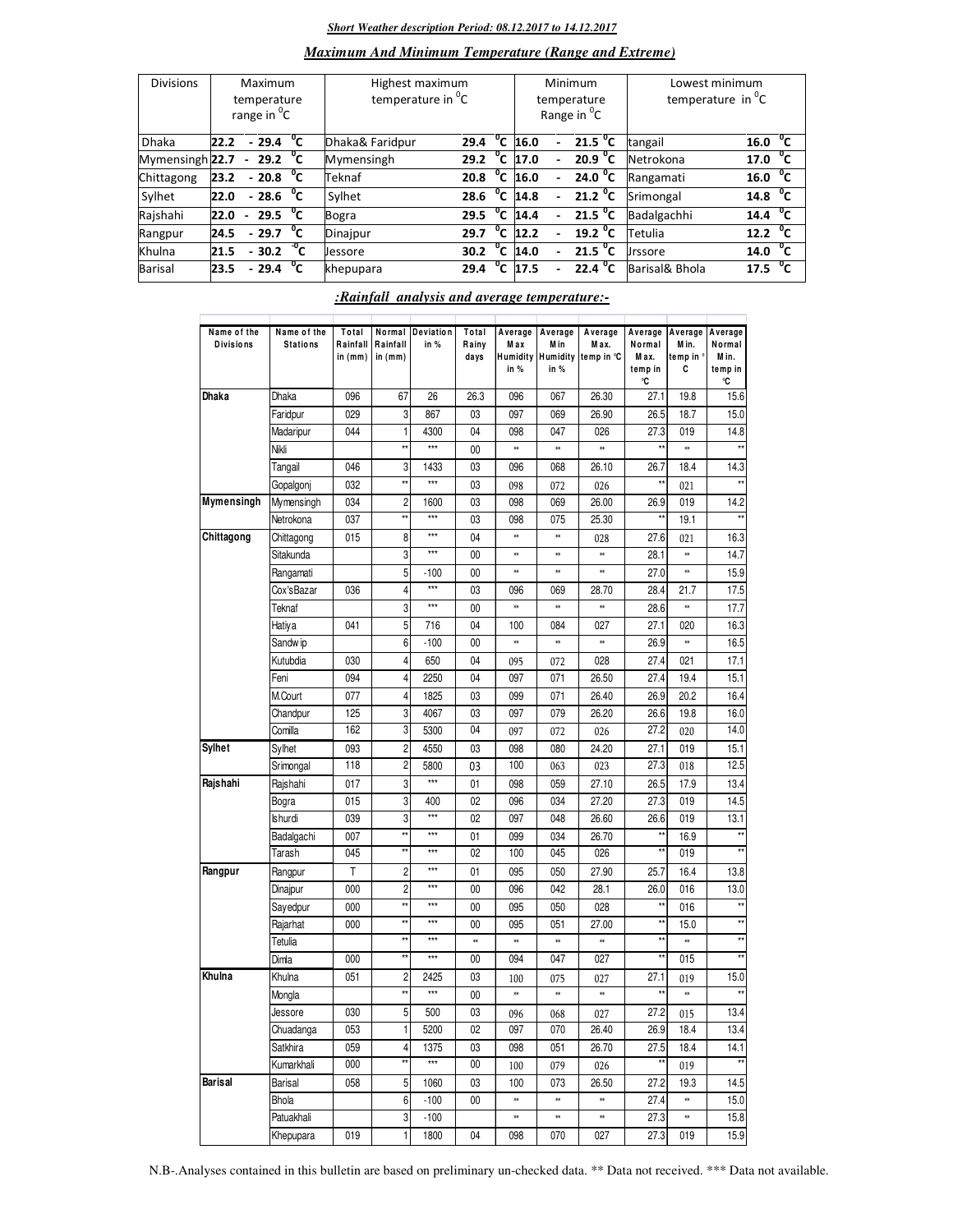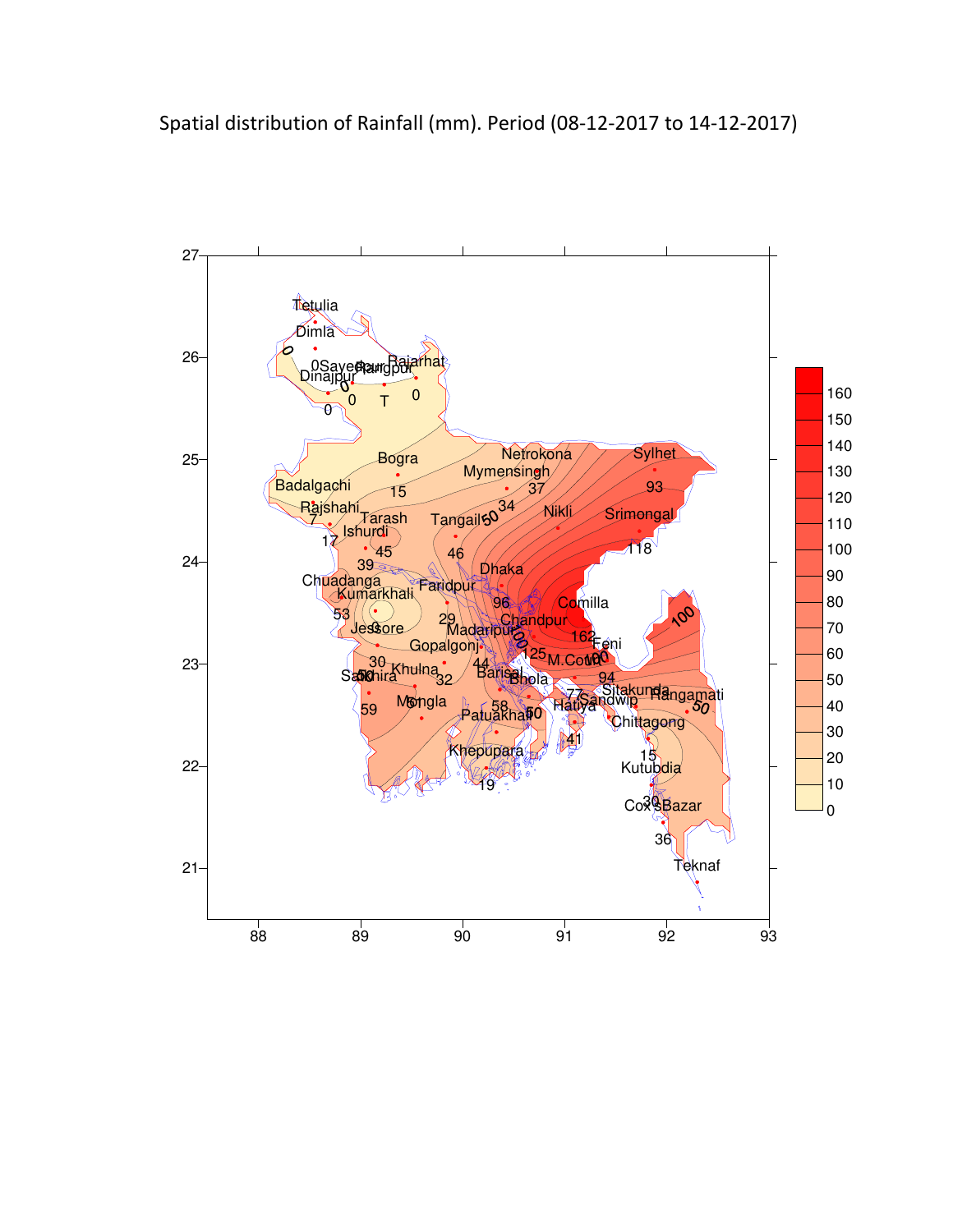



# গণপ্রজাতন্ত্রী বাংলাদেশ সরকার বাংলাদেশ আবহাওয়া অধিদপ্তর কৃষি আবহাওয়া মহাশাখা আবহাওয়া ভবন, ই-২8, আগারগাঁও, ঢাকা-১২০৭। www.bmd.gov.bd

#### এজিএম-২৩.০৯.০০০০.০৩৫.৫১.০১১.১৭.৪৭

তারিখ: ১৭-১২-২০১৭ খ্রিঃ



# <u>প্ৰধান বৈশিষ্ট্য সমূহঃ-</u>

গত সপ্তাহে দেশের দৈনিক উজ্জ্বল সূর্যকিরণ কালের গড় ৩.২১ ঘন্টা ছিল । গত সপ্তাহে দেশের দৈনিক বাষ্পীভবনের গড় ২.০০ মিঃ মিঃ ছিল।

# আবহাওয়ার পূর্বাভাসঃ- ১৭-১২-২০১৭ থেকে ২৩-১২-২০১৭ ইং পর্যন্ত।

এ সপ্তাহে দৈনিক উজ্জুল সূর্য কিরণ কাল ৪.৫০ থেকে ৫.৫০ ঘন্টার মধ্যে থাকতে পারে । আগামী সপ্তাহের বাষ্পীভবনের দৈনিক গড় ২.৫০ মিঃ মিঃ থেকে ৩.৫০ মিঃ মিঃ থাকতে পারে।

- উপ-মহাদেশীয় উচ্চচাপ বলয়ের বর্ধিতাংশ বিহার এবং তৎসংলগ্ন এলাকা পর্যন্ত বিস্তৃত রয়েছে। মৌসুমী লঘুচাপ দক্ষিণ বঙ্গোপসাগরে অবস্থান করছে।
- এ সময়ে আকাশ অস্থায়ীভাবে অংশিক মেঘলাসহ আবহাওয়া প্ৰধানতঃ শুষ্ক থাকতে পারে।
- এ সময়ে দেশের মধ্য রাত হতে সকাল পর্যন্ত উত্তরাঞ্চল এবং নদী অববাহিকায় মাঝারী থেকে ভারী এবং দেশের অন্যত্র হাল্কা থেকে মাঝারী ধরনের কুয়াশা পড়তে পারে।
- এ সময়ে সারাদেশে দিন ও রাতের সামান্য হ্রাস পেতে পারে।

Smanach

(কাওসার পারভীন) উপ-পরিচালক পরিচালকের পক্ষে ফোনঃ ৪৮১১০১২১(দপ্তর)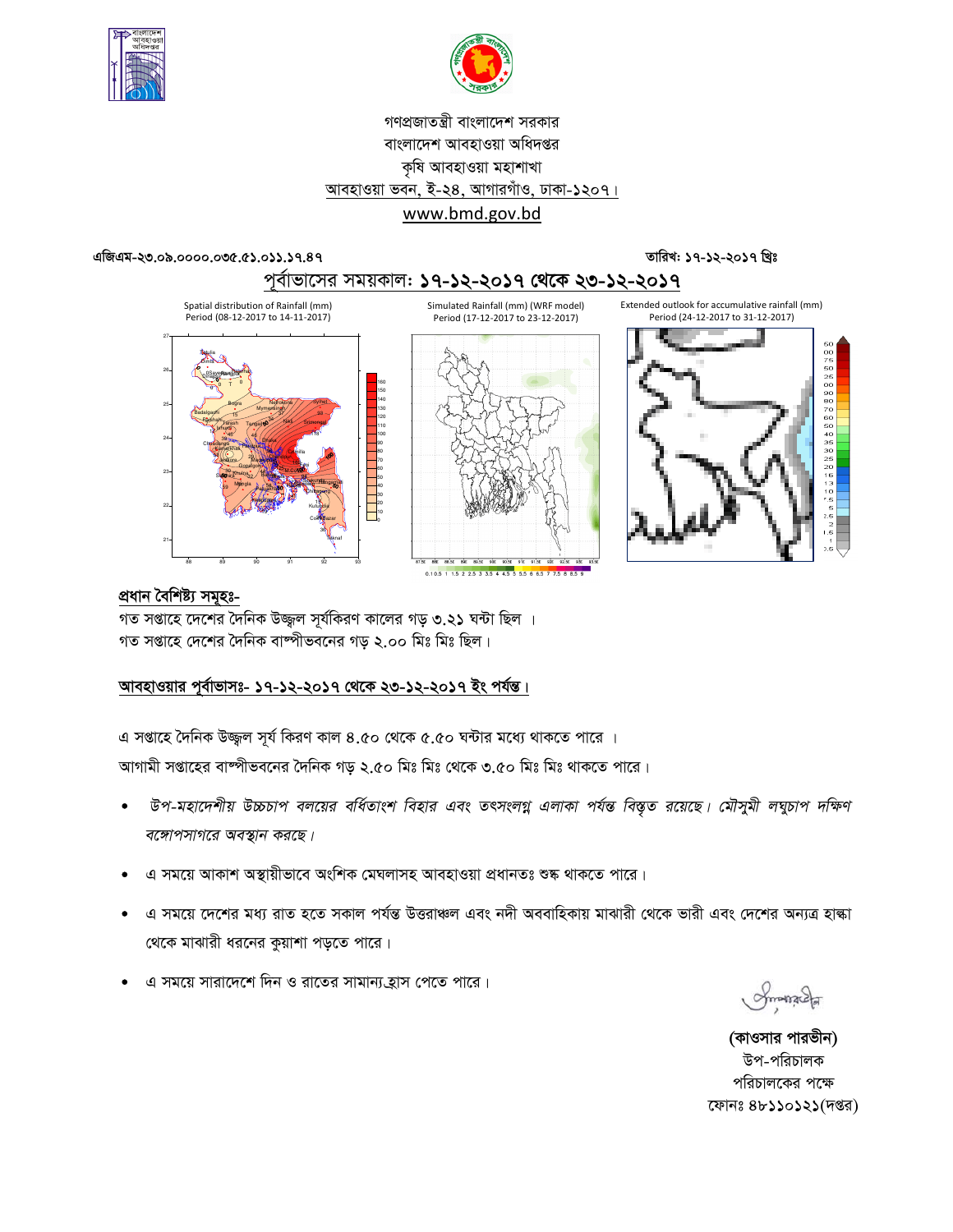#### সংক্ষিপ্ত আবহাওয়া বিবরণী, সময়: ০৮.১২.২০১৭ থেকে ১৪.১২.২০১৭

| তাপমাত্রা |      |                                                     |                                      |                          |      |                                                        |                |                                      |                                |  |  |  |
|-----------|------|-----------------------------------------------------|--------------------------------------|--------------------------|------|--------------------------------------------------------|----------------|--------------------------------------|--------------------------------|--|--|--|
| বিভাগ     |      | স্বোচ্ছ তাপমাত্ৰাৰ<br><i>পরিসর <sup>৩</sup></i> সেঃ | $^\circ$ সেঃ<br>সর্বোচ্ছ ত্রাপমাত্রা |                          |      | সর্বোনিম্ন তাপমাত্রার<br><i>পরিসর <sup>৩</sup></i> সেঃ |                | সর্বোনিম্ন তাপমাত্রা<br>$^\circ$ সেঃ |                                |  |  |  |
| ঢাকা      | ২২.২ | - ২৯.৪ ° সেঃ                                        | ঢাকা ও ফরিদপুর                       | ২৯.৪ ° সেঃ               | ১৬.০ | $-82.0^\circ$ $\sqrt{5}$ .                             |                | টাঙ্গাইল                             | $\mathcal{S}^{\infty}$ ০.৬৫    |  |  |  |
| ময়মনসিংহ | ২২.৭ | ২৯.২ ° সেঃ                                          | ময়মনসিংহ                            | ২৯.২ ° সেঃ               | 59.0 | - ২০.৯ $\degree$ সেঃ                                   |                | নেত্ৰকোনা                            | $$9.0$ $^{\circ}$ (সঃ          |  |  |  |
| চট্টগ্ৰাম | ২৩.২ | °সেঃ<br>- ২০.৮                                      | টেকনাফ                               | ২০.৮ ° সেঃ               | ১৬.০ | - ২৪.০                                                 | $\degree$ (সঃ  | রাসামাটি                             | $\sqrt[3]{6.0}$ $\degree$ (সেঃ |  |  |  |
| সিলেট     | ২২.০ | - <b>২৮.৬</b> °সেঃ                                  | সিলেট                                | ২৮.৬ ° (সঃ               | 38.5 | - <b>২১.২</b> ° সেঃ                                    |                | শ্ৰীমঙ্গল                            | $38.5^\circ$ (H;               |  |  |  |
| রাজশাহী   | ২২.০ | ২৯.৫ ° সেঃ                                          | বণ্ডড়া                              | ংম)° গু,                 | 38.8 | - ২১.৫ $^{\circ}$ সেঃ                                  |                | বদলগাছি                              | $$8.8$ $°$ (F;                 |  |  |  |
| রংপৃর     | ২৪.৫ | <b>২৯.৭</b> ° সেঃ<br>$\sim$                         | দিনাজপুর                             | ২৯.৭ ° সেঃ               | ১২.২ | - ১৯.২                                                 | $^\circ$ (সঃ   | তেতুঁলিয়া                           | ১২.২ ° সেঃ                     |  |  |  |
| খুলনা     | ২১.৫ | - ৩০.২ °CI:                                         | যশোর                                 | ৩০.২ ° সেঃ               | 58.0 | - ২১.৫                                                 | $^{\circ}$ সেঃ | যশোর                                 | $$8.0^{\circ}$ সেঃ             |  |  |  |
| বরিশাল    | ২৩.৫ | - ২৯.৪ ° সেঃ                                        | খেপুপাড়া                            | ২৯.৪ $^{\circ}$ (সঃ ১৭.৫ |      | - ২২.৪                                                 | $^\circ$ সেঃ   | বরিশাল ও ভোলা                        | $$9.0^{\circ}$ $$9.7^{\circ}$  |  |  |  |

# বৃষ্টিপাত বিশ্লেষন এবং ম্বাভাবিক তাপমাত্রা: -

| বিভাগের নাম | স্টেশনের নাম       | মোট<br>বৃষ্টিপাত<br>( মিঃমিঃ) | ষাভাবিক<br>বৃষ্টিপাত<br>( মিঃমিঃ) | বিছ্যুতি(%) | মোট<br>বৃষ্টিশাতের<br>দিন | সৰ্বোচ্ছ<br>গড় আদ্রতা<br>( %) | সৰ্বোনিম্ন<br>আদ্ৰতা<br>( %) | গড় সৰ্বোচ্ছ<br>তাপমাত্রা<br>( ডিগ্ৰী সেঃ) | গড<br>ষভাবিক<br>তাপমাত্রা<br>[ডিগ্রী সেঃ) | সৰ্বোনিম্ন<br>গড়<br>তাপমাত্রা<br>(ডিগ্ৰী | সৰ্বোনিম্ন<br>ষাভাবিক<br>গড<br>তাপমাত্রা( |
|-------------|--------------------|-------------------------------|-----------------------------------|-------------|---------------------------|--------------------------------|------------------------------|--------------------------------------------|-------------------------------------------|-------------------------------------------|-------------------------------------------|
| ঢাকা        |                    |                               |                                   |             |                           |                                |                              |                                            |                                           | (সঃ)                                      | ডিগ্ৰী সেঃ)                               |
|             | ঢাকা               | ০৯৬                           | ৬৭                                | ২৬          | ২৬.৩                      | ০৯৬                            | ০৬৭                          | ২৬.৩০                                      | ২৭.১                                      | ১৯.৮                                      | ১৫.৬                                      |
|             | ফরিদপুর            | ০২৯                           | ৩                                 | ৮৬৭         | ০৩                        | ০৯৭                            | ০৬৯                          | ২৬.৯০                                      | ২৬.৫                                      | ১৮.৭                                      | 30.0                                      |
|             | মাদারীপুর<br>নিকলী | 088                           | $\overline{\phantom{a}}$          | 8000        | $^{\circ8}$               | ০৯৮                            | 089                          | ০২৬                                        | ২৭.৩                                      | ০১৯                                       | 58.b                                      |
|             |                    |                               | **                                | ***         | $^{\circ}$                | $*$ *                          | **                           | **                                         | $**$                                      | **                                        | $\ast$ $\ast$                             |
|             | টাঙ্গাইল           | $08$ ৬                        | ৩                                 | 5800        | ০৩                        | ০৯৬                            | ০৬৮                          | ২৬.১০                                      | ২৬. ৭                                     | 5b.8                                      | 58.0                                      |
|             | গোপালগজ্ঞ          | ০৩২                           | $**$                              | ***         | ೲ                         | ০৯৮                            | ०१२                          | ০২৬                                        | **                                        | ০২১                                       | $**$                                      |
| ময়মনসিংহ   | ময়মনসিংহ          | $\circ$                       | ډ                                 | ১৬০০        | ০৩                        | ০৯৮                            | ০৬৯                          | ২৬.০০                                      | ২৬.৯                                      | ০১৯                                       | 38.3                                      |
|             | নেত্ৰকোনা          | 009                           | $**$                              | ***         | ০৩                        | ০৯৮                            | ०१৫                          | ২৫.৩০                                      | $**$                                      | ১৯.১                                      | $**$                                      |
| চট্ৰগ্ৰাম   | ঢট্রগ্রাম          | ০১৫                           | Ъ                                 | ***         | $^{\circ8}$               | $**$                           | **                           | ০২৮                                        | ২৭.৬                                      | ০২১                                       | ১৬.৩                                      |
|             | সীতাকুন্ড          |                               | ৩                                 | ***         | $\circ \circ$             | $**$                           | **                           | **                                         | ২৮.১                                      | **                                        | 38.9                                      |
|             | রাঙ্গামার্টি       |                               | ¢                                 | $-500$      | $^{oo}$                   | $**$                           | $**$                         | **                                         | ২৭.০                                      | **                                        | ১৫.৯                                      |
|             | কক্সবাজার          | ০৩৬                           | 8                                 | ***         | ಂ                         | ০৯৬                            | ০৬৯                          | ২৮.৭০                                      | ২৮.৪                                      | 9. دډ                                     | 39.0                                      |
|             | টেকনাফ             |                               | ৩                                 | ***         | $^{\circ}$                | $**$                           | **                           | $**$                                       | ২৮.৬                                      | **                                        | 39.9                                      |
|             | হাতিয়া            | $08\lambda$                   | ¢                                 | 956         | $^{\circ8}$               | 500                            | ob8                          | ०२१                                        | ২৭.১                                      | ০২০                                       | 5.5.5                                     |
|             | সন্দ্বীপ           |                               | ৬                                 | $-500$      | $\circ \circ$             | $**$                           | **                           | $**$                                       | ২৬.৯                                      | **                                        | ১৬.৫                                      |
|             | কুতুবদীয়া         | $\circ \circ \circ$           | $\bf8$                            | ৬৫০         | ο8                        | ০৯৫                            | ०१२                          | ০২৮                                        | ২৭.৪                                      | ০২১                                       | 39.3                                      |
|             | কেনী               | $\circ$ ನಿ8                   | $\bf8$                            | ২২৫০        | $^{\circ8}$               | ০৯৭                            | ०१১                          | ২৬.৫০                                      | ২৭.৪                                      | 55.8                                      | 30.3                                      |
|             | মাইজদী কোর্ট       | ०११                           | 8                                 | ১৮২৫        | ০৩                        | ০৯৯                            | ०१১                          | ২৬.৪০                                      | ২৬.৯                                      | ২০.২                                      | 56.8                                      |
|             | চাঁদপুর            | ১২৫                           | ৩                                 | 8099        | ০৩                        | ০৯৭                            | ০৭৯                          | ২৬.২০                                      | ২৬.৬                                      | ১৯.৮                                      | 38.0                                      |
|             | কুমিল্লা           | ১৬২                           | ৩                                 | 0000        | ο8                        | ০৯৭                            | ०१२                          | ০২৬                                        | ২৭.২                                      | ০২০                                       | 58.0                                      |
| সিলেট       | সিলেট              | ಂನಿಲ                          | ২                                 | 8000        | ০৩                        | ০৯৮                            | obo                          | ২৪.২০                                      | ২৭.১                                      | ০১৯                                       | 30.5                                      |
|             | শ্ৰীমঙ্গল          | 55b                           | ২                                 | $Qb$ 00     | ೲ                         | 500                            | ০৬৩                          | ০২৩                                        | ২৭.৩                                      | ০১৮                                       | 32.0                                      |
| রাজশাহী     | রাজশাহী            | ०১৭                           | ৩                                 | ***         | ०১                        | ০৯৮                            | ০৫৯                          | ২৭.১০                                      | ২৬.৫                                      | 39.5                                      | 50.8                                      |
|             | বগুডা              | ০১৫                           | ৩                                 | 800         | ০২                        | ০৯৬                            | 0.38                         | ২৭.২০                                      | ২৭.৩                                      | ০১৯                                       | 38.0                                      |
|             | ঈশ্বরদী            | ০৩৯                           | ৩                                 | ***         | ০২                        | ০৯৭                            | 08 <sub>b</sub>              | ২৬.৬০                                      | ২৬.৬                                      | ০১৯                                       | 50.5                                      |
|             | বদলগাঘী            | ००१                           | $**$                              | ***         | ०১                        | ০৯৯                            | 0.38                         | ২৬.৭০                                      | $**$                                      | ১৬.৯                                      | $\ast$ $\ast$                             |
|             | তাডাশ              | 08Q                           | **                                | ***         | ০২                        | ১০০                            | 08Q                          | ০২৬                                        | $**$                                      | ০১৯                                       | $**$                                      |
| রংগুর       | রংপুর              | ঞ                             | ২                                 | ***         | o۵                        | ০৯৫                            | oQo                          | ২৭.৯০                                      | ২৫.৭                                      | 55.8                                      | 50.b                                      |
|             | দিনাজপুর           | 000                           | ډ                                 | ***         | $^{\circ}$                | ০৯৬                            | ০৪২                          | ২৮.১                                       | ২৬.০                                      | ০১৬                                       | 50.0                                      |
|             | সৈয়দপুর           | 000                           | **                                | ***         | $^{\circ}$                | ০৯৫                            | oQo                          | ০২৮                                        | $**$                                      | ০১৬                                       | **                                        |
|             | রাজারহাট           | 000                           | **                                | ***         | 00                        | ০৯৫                            | ০৫১                          | २१.००                                      | $**$                                      | 0.96                                      | $**$                                      |
|             | তেতুঁলিয়া         |                               | **                                | ***         | $**$                      | $\ast$ $\ast$                  | **                           | $**$                                       | $**$                                      | **                                        | $**$                                      |
|             | ডিমলা              | 000                           | **                                | ***         | $^{\circ}$                | ০৯৪                            | ०8१                          | ०२१                                        | $**$                                      | ০১৫                                       | $**$                                      |
| থুলনা       | থুলনা              | 003                           | $\ddot{\phantom{0}}$              | ২৪২৫        | ০৩                        | 500                            | ०१৫                          | ०२१                                        | ২৭.১                                      | ০১৯                                       | 30.0                                      |
|             | মংলা               |                               | **                                | ***         | $^{\circ}$                | $**$                           | **                           | $**$                                       | $**$                                      | **                                        | $***$                                     |
|             | যশোর               | $\circ \circ \circ$           | ¢                                 | <b>coo</b>  | ০৩                        | ০৯৬                            | ০৬৮                          | ०२१                                        | ২৭.২                                      | ०১৫                                       | 50.8                                      |
|             | চুয়াডাঙ্গা        | ০৫৩                           | $\blacktriangleright$             | ৫২০০        | ০২                        | ০৯৭                            | ०१०                          | ২৬.৪০                                      | ২৬.৯                                      | 5b.8                                      | 50.8                                      |
|             | সাতক্ষীরা          | ০৫৯                           | 8                                 | 5090        | ০৩                        | ০৯৮                            | ০৫১                          | ২৬.৭০                                      | ২৭.৫                                      | 5b.8                                      | 58.5                                      |
|             | কুমারথালী          | 000                           | **                                | ***         | $^{\circ}$                | 500                            | ०१৯                          | ০২৬                                        | $**$                                      | ০১৯                                       | **                                        |
| ববিশাল      | বরিশাল             |                               |                                   |             |                           |                                |                              |                                            |                                           |                                           |                                           |
|             |                    | oQb                           | ¢                                 | ১০৬০        | ০৩                        | ১০০<br>$*$ *                   | ০৭৩<br>**                    | ২৬.৫০<br>**                                | ২৭.২                                      | ১৯.৩<br>**                                | 38.0                                      |
|             | ভোলা               |                               | ৬                                 | $-500$      | $^{\circ}$                | $**$                           | **                           | **                                         | २१.8                                      | **                                        | 30.0                                      |
|             | পটুয়াথালী         |                               | ৩                                 | $-200$      |                           |                                |                              |                                            | ২৭.৩                                      |                                           | 50.5                                      |
|             | খেপুপাড়া          | ০১৯                           | ς                                 | $\delta$    | 08                        | ০৯৮                            | ०१०                          | ०२१                                        | ২৭.৩                                      | ০১৯                                       | ১৫.৯                                      |